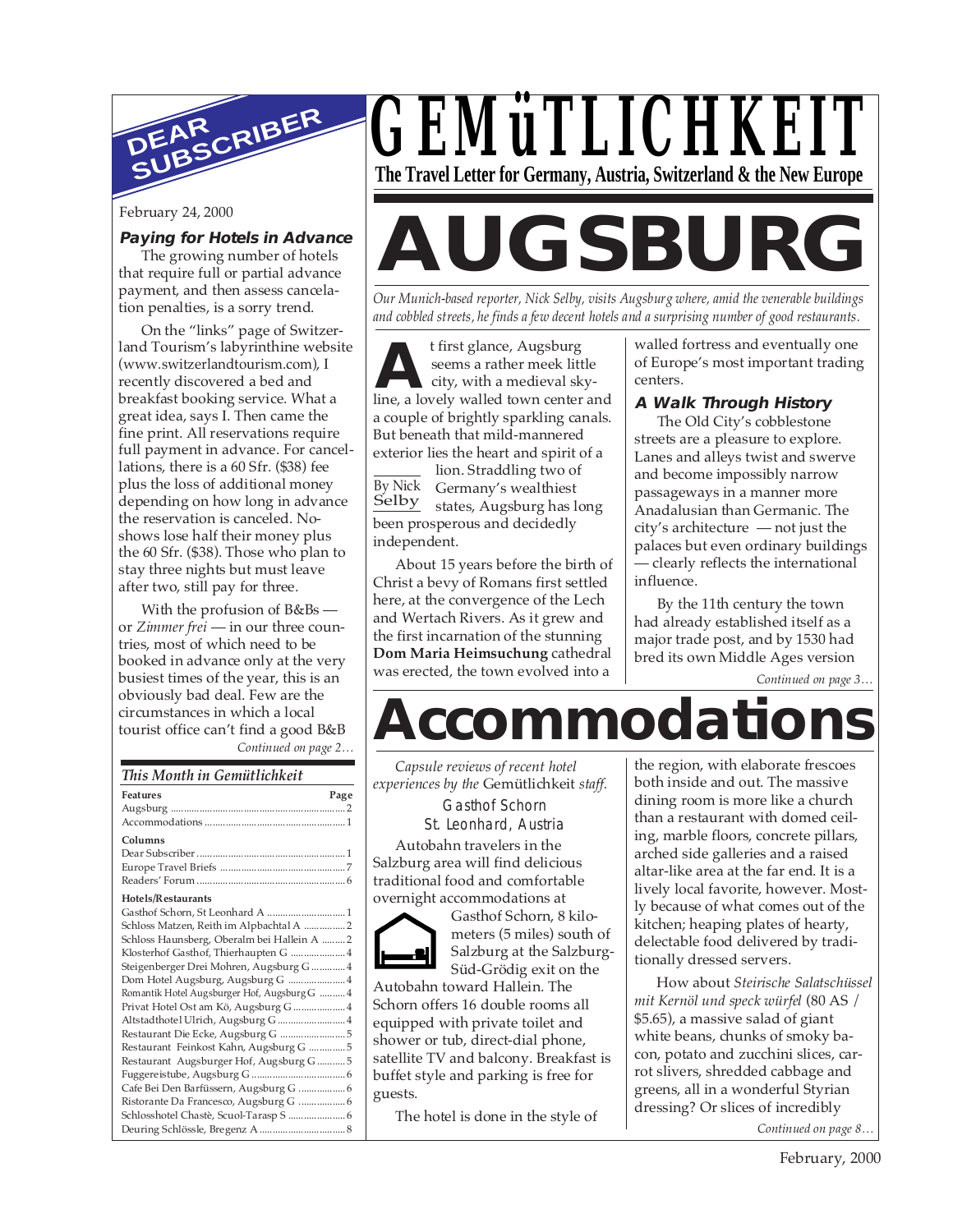#### *DEAR SUBSCRIBER Continued from page 1*

#### on the shortest of notice.

The on-line service doesn't seem to be such a great bargain either. What are referred to as "simple" rooms go for 50 Sfr. (\$31) per person, while "average" ones are 60 Sfr. (\$37) per person. The site notes that breakfast may not be included with these prices. (Rather odd for a bed & breakfast service, wouldn't you say?) "Luxury" rooms are priced at 150 Sfr. (\$92) per person single and 100 Sfr. (\$61) per person double.

The charming **Schloss Matzen** (*Gemütlichkeit*, November, 1999), near Innsbruck, also has what I consider a restrictive booking policy. There is a two-night minimum and full payment for one night must accompany the reservation. The balance is due 30 days prior to reservation. There is a \$25 service fee, provided cancellations are made 30 days in advance. For cancellations of less than thirty days, any refund will be based upon the hotel's ability to rent the room.

A non-refundable deposit on any travel product limits the flexibility that is so important to independent travel. A credit card as insurance against a no-show is one thing. A non-refundable advance payment is quite another. There are too many great places to stay that don't require such payments to bother about those that do.

Another little gripe about the Matzen: it is the only hotel in Germany, Austria or Switzerland I know of

which does not include an 11% tax in its published room rates. This is not something Matzen tries to hide, but when planning a trip not everyone realizes that a \$185 per night quote will become a \$205 room bill. So, when you're comparing the price for the best suite (huge, with grand piano) at **Schloss Haunsperg** (2500 AS/\$179) near Salzburg, with the Teddy Roosevelt room at the Matzen, the per night price difference is \$26, not \$6. (Haunsperg, by the way, gets the nod for accommodations, though it may not match Matzen's forest setting.)

With all this in mind you'll want to read an instructive letter in this month's Readers' Forum from a much-traveled, long-time subscriber, Roger Tyndall. Mr. Tyndall is correct, a few years ago we gave the **Schlosshotel Chastè** a strong recommendation; it is an extraordinarily beautiful hotel. However, though it may technically have been within its rights, the hotel's treatment of the Tyndalls is shortsighted and a surprising customer relations gaffe. One wonders if management would have insisted on charging for that final, unused night if the guest had been a regular visitor instead of an unlikelyto-return American tourist.

#### **Austrian Politics**

Some of you may be concerned about recent political events in Austria. I certainly am. For one thing, it's bad for business. Several people I know won't go near the place right now. I try to remind them that 72% of Austrian voters cast ballots *against* Herr Haider and the

demonstrations are massive and entirely anti-Haider.

I must say, for a country that depends more on tourism  $-6\%$  of its gross national product and 14% of its jobs — than any other in the Organization for Economic Cooperation and Development, it seems a terrible financial risk to accept a government that includes among its leaders a guy who likes to hang out at SS reunions. According to a Reuters story (Feb. 19, 2000) there have already been 10,000 overnight booking cancellations. As Manfred Stallmajer, manager of Vienna's **Triest Hotel** put it, "Austria is not very 'in' at the moment.''

If you've scratched Austria from your itinerary as a matter of principle, I tip my hat. But if you're worried about an anti-visitor attitude, don't be. Most Austrians will be delighted you came.

#### **Correction**

Last month we told you about a brief visit to "Freibourg" in Switzerland (not Germany, that's Freiburg). The correct spelling of course is Fribourg— RHB $\mathbb{M}$ 

#### **Notes for Readers**

• Foreign currency prices are converted to U.S. dollars at the exchange rate in effect at the time of publication.

• Hotel prices listed are for one night. Discounts are often available for longer stays.

• All hotel prices include breakfast unless otherwise noted.

• Local European telephone area codes carry the "0" required for in-country dialing. To phone establishments from outside the country, such as from the USA, do not dial the first "0".

#### Vol. 14, No. 2 **C F M ii T I I C H K F I T** | HOTEL RESTAURANT RATING KEY February, 2000 **The Travel Letter for Germany, Austria, Switzerland & the New Europe** | **Rating Scale** Scale *GEMüTLICHKEIT*

| Publishers:                                                                                                                                                                                                                                                                                                                                                                                                                           | Robert H. & Elizabeth S. Bestor |  |
|---------------------------------------------------------------------------------------------------------------------------------------------------------------------------------------------------------------------------------------------------------------------------------------------------------------------------------------------------------------------------------------------------------------------------------------|---------------------------------|--|
| Editor:                                                                                                                                                                                                                                                                                                                                                                                                                               | Robert H. Bestor                |  |
| Contributors:                                                                                                                                                                                                                                                                                                                                                                                                                         | C. Fischer, R. Holliday,        |  |
|                                                                                                                                                                                                                                                                                                                                                                                                                                       | Nikki Goth Itoi, Nick Selby     |  |
| Web Master:                                                                                                                                                                                                                                                                                                                                                                                                                           | Paul T. Merschdorf              |  |
| <b>Consulting Editor:</b>                                                                                                                                                                                                                                                                                                                                                                                                             | Thomas P. Bestor                |  |
| <b>Subscription Dept:</b>                                                                                                                                                                                                                                                                                                                                                                                                             | Andy Bestor, K. Steffans        |  |
| Gemütlichkeit (ISSN 10431756) is published monthly by UpCountry Publish-<br>ing, 288 Ridge Road, Ashland OR 97520. TOLL FREE: 1-800/521-6722 or 541/<br>488-8462, fax: 541/488-8468, e-mail gemut@mind.net. Web site:<br>www.gemut.com. Subscriptions are \$67 per year for 12 issues. While every<br>effort is made to provide correct information in this publication, the publishers<br>can make no quarantees regarding accuracy. |                                 |  |
| <b>POSTMASTER: SEND ADDRESS CHANGES TO:</b>                                                                                                                                                                                                                                                                                                                                                                                           |                                 |  |
| Gemütlichkeit. 288 Ridge Road., Ashland OR 97520                                                                                                                                                                                                                                                                                                                                                                                      |                                 |  |

| <b>Rating Scale</b>          | <b>Scale</b> | <b>Restaurant Criteria</b> |              |
|------------------------------|--------------|----------------------------|--------------|
| Excellent                    | $16 - 20$    | Food                       | 65%          |
| Above Average                | $12 - 15$    | Service                    | 20%          |
| Average                      | $8 - 11$     | Atmosphere                 | 15%          |
| Adequate                     | 4 - 7        |                            |              |
| Unacceptable                 | $0 - 3$      |                            |              |
| <b>Hotel Rating Criteria</b> |              | <b>Value Rating</b>        | <b>Scale</b> |
|                              |              |                            | $17 - 20$    |
| People/Service               | 30%          | <b>Outstanding Value</b>   |              |
| Location/Setting             | 15%          | Very Good Value            | 12 - 16      |
| Guestrooms                   | 30%          | Average Value              | $9 - 11$     |
| Public rooms                 | 5%           | Below Average Value        | $5 -$<br>- 8 |
| Facilities/Restaurant        | 20%          | A Rip-Off                  | U<br>4<br>÷, |

#### **Special © Designation**

By virtue of location, decor, charm, warmth of management, or combination thereof, an especially pleasant establishment.

Gemütlichkeit 2 February, 2000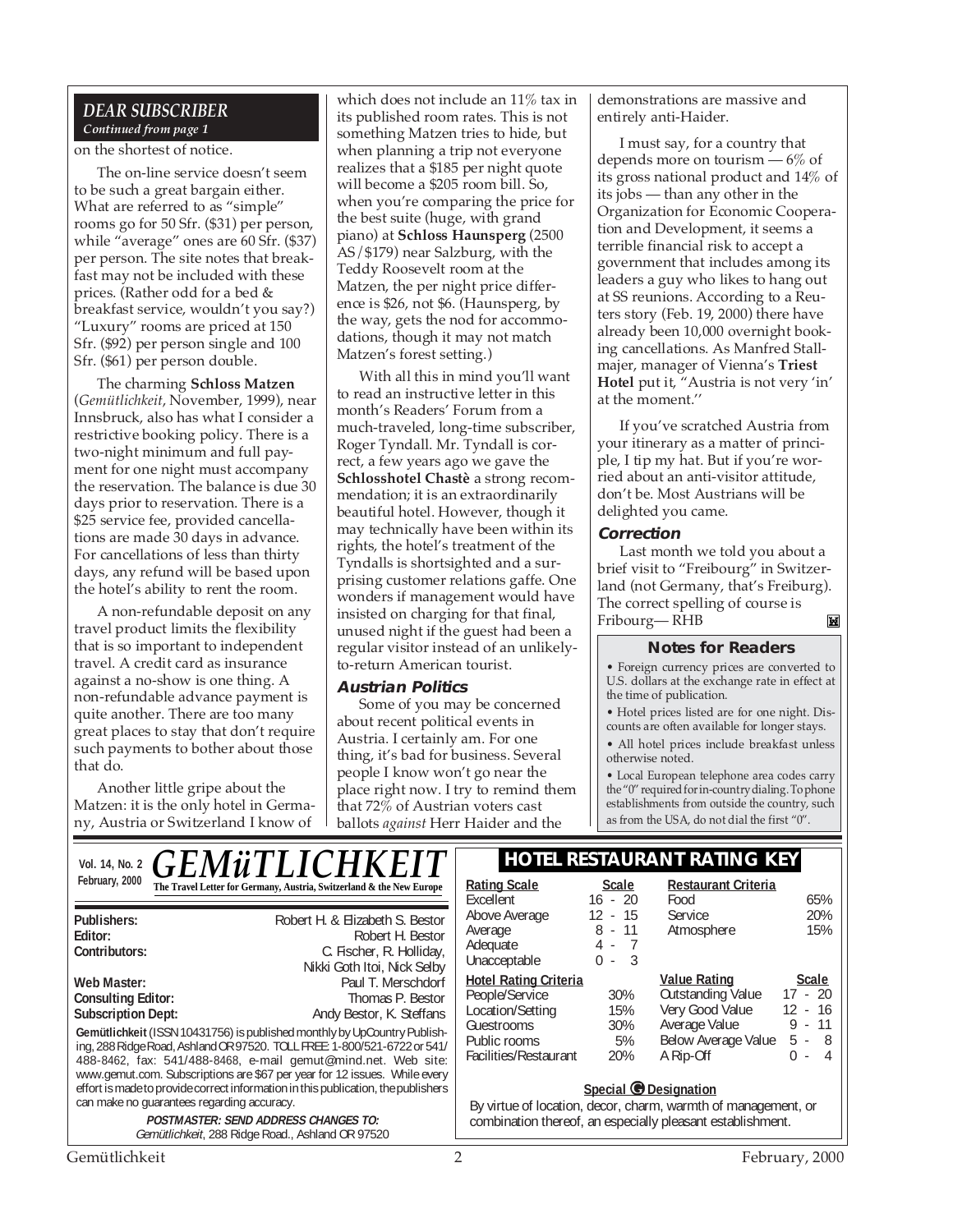#### *MURTEN Continued from page 1*

of Donald Trump: Jakob Fugger.

In the late 1300s, a weaver named Hans Fugger established a flourishing textile business, later taken over by sons Jakob and Andreas, who eventually became goldsmiths.

Jakob married the daughter of the owner of the Roman mint and by the late 1400s he and his sons, carrying on the family tradition, were, well, minting money.

The Fugger monopoly became powerful enough to include them on the list of Europe's wealthiest traders. They had their hands in just about everything, and Augsburg, as the seat of their operations, enjoyed a Renaissance some would argue has never really ended.

In 1516, the family established the 'Fuggerei', touted as the first low income housing project in Europe and certainly worth a visit.

#### **What to See**

Augsburg's focal point is its delightful and airy central square, the **Rathausplatz**, which is packed every spring and summer weekend with cafe society Augsburgians watching the world swirl past the statue of **Emperor Augustus**.

The square's pride and joy is the onion-domed **Rathaus**, whose treasure is its third-floor **Goldener Saal**. Standing in this enormous baroque salon and gawking at the 100-foot long ceiling painted in gold, it's hard to believe this is a restoration — the entire Rathaus was demolished and reconstructed after the war. For a look at the layout of the ancient city, stop at the wooden model in the lobby. Right next door is the **Perlachturm**, formerly a guard tower.

Leave the Rathaus, turning left and then left again, down the stone staircase to peaceful **Elias Holl-Platz**, home to both the 16th-century **St. Maria Stern Kloster** and my favorite restaurant in town, **Die Ecke**. Go right at the end of the square and navigate the maze of narrow, cobble-

### **Augsburg Info**

**Population:** 260,000

**Altitude:** 1,436 feet

#### **Distance From:**

Munich 68 km/43 miles Berlin 560 km/350 miles<br>Stuttgart 160 km/100 miles  $160 \text{ km} / 100 \text{ miles}$ Frankfurt 358 km/224 miles<br>Hamburg 739 km/462 miles 739 km/462 miles

**Tourist Information:** The city's best tourist information office is right on Rathausplatz (tel. +49/0821/502 070, fax 502 07 24), open Monday to Friday from 9am to 5pm, Saturday from 10am to 1pm, closed Sunday and holidays. It's from here that they run the sightseeing walking tours.

A second office is located at Bahnhofstrasse 7, tel. +49/0821/50 20 70, fax 50 20 7 45

**Guided Walking Tours:** Absolutely first rate guided walking tours in English and German are run year round by the city tourist office. The tours cover the Dom, several museums, the Goldener Saal and the Fuggerei. They depart from in front of the Rathaus. From May to November the tours run daily at 2pm and cost 12 DM (\$6) per person. At other times of the year they only run on Saturdays at 2 pm and cost the same. You always have to pay an additional 3 DM (\$1.50) for entry to the Goldener Saal.

**Guided Bus Tours:** The city also runs bus tours covering the same areas and attractions. They run only from April to November, Thursday to Sunday at 10:30 am and cost 14 DM (\$7).

stone, canal-lined streets which will eventually lead you to one of the entrances to the Fuggerei**.**

Designed to assist Catholics in hock through no fault of their own, the **Fuggerei** complex is a collection of little three-room homes and oneroom "widow's flats" the annual rent for which is still a rather fair 12.76 DM (\$6.50), plus a daily prayer and the occasional fine for coming home after midnight. One of the Fuggerei's most famous residents was Franz Mozart, Wolfie's great grandfather, who lived here for a dozen years. Right next to his house is the fascinating **Fuggerei Museum**.

Exiting the north gate, stroll up towards the center and turn right on teeny **Schmiedgasse**, where you'll pass the lovely home where poet/

dramatist Bertolt Brecht was born in 1898. Now it's a museum dedicated to the playwright's life and work.

From here you have a choice; keep walking or stop and eat. My recommendation is to take Augsburg slowly and get to know it through its restaurants. Enjoy a long lunch or even a picnic, and afterwards, take on opulent **Maximilianstrasse**. This grand boulevard is home to the astoundingly ornate **Schaezler Palais**, in which an afternoon is easily killed amidst the offerings of the Bavarian **Baroque Art Gallery,** including works by Dürer, Holbein, and Cranach**.** Nearby is the **Fugger Haus**, a former family residence.

#### **Places of Worship**

The Romantic Road has many great churches and Augsburg which stands at its geographical center — seems to have more than its fair share of them. Aside from the **St. Ulrich** and **Afra Basilika**, whose tower is visible throughout the city, and the Art Nouveau **Synagogue**, now open as an important **Jewish Cultural Center**, the ecclesiastic star of the show here is the **Dom Maria Heimsuchung**, a Gothic and Romanesque gem. You can visit with a walking tour, but leave at least an hour to view the grounds - replete with Roman ruins - the absolutely amazing bronze doors at the south, and several panels by Hans Holbein the Elder.

Another important church is **St Anne's**, the tomb chapel of the Fugger family, which also boasts works by Cranach the Elder.

#### Accommodations

Augsburg's hotels seem to run to extremes, either very luxurious or somewhat Spartan. In two hotels we only recommend some of the rooms.

One thing to keep in mind; prices at all of them rise during Oktoberfest, but not as much as hotels in Munich, so they are good options to consider for those attending the famous beer festival. Augsburg is only a 30-minute train ride away from the tents, and it's a lot quieter at night.

*Continued on page 4…*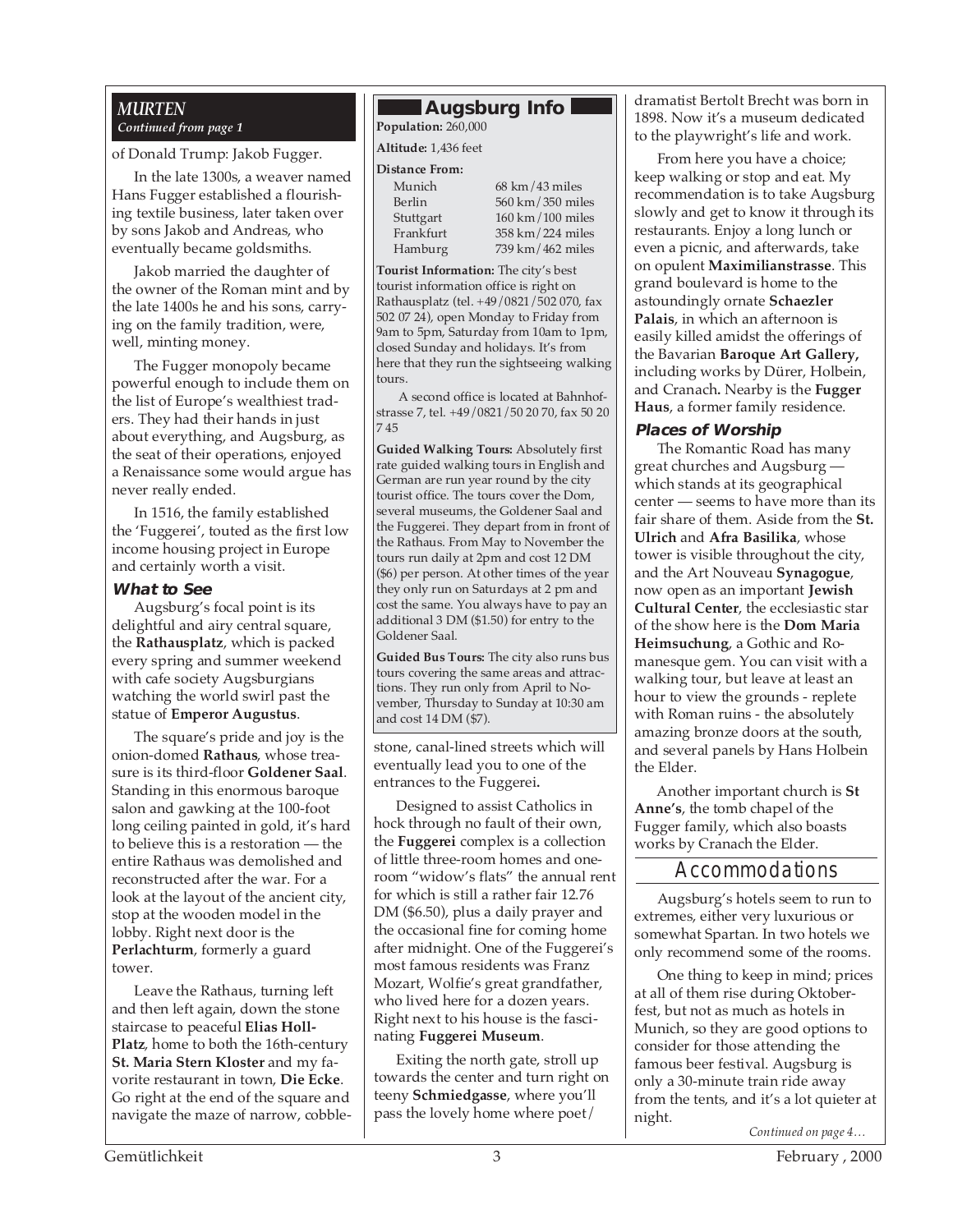#### *AUGSBURG Continued from page 3*

Klostergasthof This unique family run hotel housed in the former brewery of an adjacent Benedictine Kloster is, on weekends, anyway, Augsburg's best deal. Okay, it's not really *in* Augsburg, rather 25 kilometers north, but you'll soon see why — on weekends at least — it's worth the drive.

The 17th century building has been painstakingly renovated by the Riss family over a period of five years. They've retained the wood floors and wonderful vaulted ceilings while straightening out lines and adding modern furniture.

Guestrooms are stylishly furnished and all have showers. There's one wheelchair-accessible single, and a lift in the new wing but not the old. The former also has a sauna and solarium.

The restaurant features an impressive wine list and traditional Swabian and Bavarian food, but is not worth a special trip. You'll have a nice traditional meal but Augsburg's offerings are superior.

Here's the best part: on weekends the hotel offers a special which includes a double room, breakfast AND a five-course dinner for 250 DM (\$125) per night.

During the week it's not worth the price or the trip, but on the weekends it's an *Editor's Choice***.**

**Daily Rates:** Mon.-Fri., singles 105 DM (\$53), doubles 145 DM (\$73), weekend special: 250 DM (\$125) per night with dinner for two. **Contact:** Klostergasthof Thierhaupten, D-86672 Thierhaupten bei Augsburg, tel. +49/08271/81810, fax 818150

**Rating:** QUALITY 13/20 VALUE 16/20

Steigenberger Drei Mohren

Augsburg's leading hotel, Drei Mohren is five-star with excellent service and comfortable, spotlessly clean guestrooms, all of which face posh Maximilianstrasse. And on weekends the prices come down significantly.

the signature Maximilians and the Downstairs are two restaurants, Bistro, a comfortable spot for coffee or a light snack.

Request a renovated room, they're much nicer than the older ones. The hotel's four suites are recently renovated and, though on the small side, are well appointed and very comfortable. On weekends they're even a good value.

**Daily Rates:** Weekdays, single rooms 209 to 249 DM (\$105 to \$125), doubles 299 to 379 DM (\$150 to \$189), suites 450 DM, 550 DM, 1250 DM (\$225, \$275 and \$625). Weekends singles 179 DM (\$89.50), doubles 259 DM (\$129.50), suites 300 DM, 370 DM and 900 DM (\$150, \$185 and \$450).

**Contact:** Steigenberger Drei Mohren Augsburg, Maximillianstrasse 40, D-86150 Augsburg tel. +49/0821/503 60 fax 15 78 64

**Rating:** QUALITY 14/20 VALUE 11/20

Dom Hotel Augsburg In the shadow of the great cathedral sits the Dom Hotel Augsburg, a pleasant family-run place once you get past the YMCA-styled lobby.

Staff is helpful and friendly, and the rooms clean and adequate, though those at the top of the hotel, with the views of the Dom and a terrace, are the best value. The less expensive rooms are not altogether recommendable. The lift doesn't serve the hotel's small indoor swimming pool; to get to that you'll have to navigate a narrow spiral staircase. The pool and sauna are available to guests at no charge.

**Daily Rates:** Singles 115 to 145 DM (\$58 to \$73), doubles 140 to 200 DM (\$70 to \$100).

**Contact**: Dom Hotel Augsburg, Frauentorstrasse 8, D-86152 Augsburg, +49/0821/34 39 30, fax 34 39 32 00

**Rating:** QUALITY 14/20 VALUE 14/20

Romantik Hotel Augsburger Hof

What to do about this place? Here's a family-operated hotel in a nice location, minutes walk from the Dom and with one of the city's best restaurants (see below), and yet we

only recommend a certain type of room, the *Romantikzimmer*

After the cozy, warm lobby, and the helpful staff, its a surprise to discover that many of the rooms are just not up to snuff. Standard singles and doubles are cramped, and many furnishings are in need of replacement. The carpeting is drab and in the hallways room numbers have been spray painted with a stencil. Many rooms facing the street are noisy.

The Romantikzimmers, on the other hand, are truly that: well lit, attractively furnished and with comfortable, spacious bathrooms; precisely what one would expect given the hotel's reputation.

**Daily Rates:** Singles 125 to 158 DM (\$63 to \$79), Romantikzimmer single 205 DM (\$102.50); doubles 149 to 175 DM (\$75 to \$88), Romantikzimmer double 250 DM (\$125).

**Contact:** Romantikhotel Augsburger Hof, Auf Dem Kreuz 2, D-86152 Augsburg, tel. +49/0821/343 050, fax 343 05 55

**Rating:** QUALITY 10/20 VALUE 9/20

Privat Hotel Ost am Kö

The building's not pretty, but downright excellent service makes up for it. The location, on the edge of the old town, is perfect.

This is a typical business-class hotel, very clean and with reasonably new furniture. Guestrooms are comfortable without being extraordinary. The roomy Anna Suite is colorfully furnished and, like most of the rest of the rooms, offers good value.

**Daily Rates:** Weekdays: singles 99 to 160 DM (\$50 to \$80), doubles 160 to 220 DM (\$80 to \$110). Weekends: singles 89 to 109 DM (\$45 to \$54.50), doubles 138 to 158 DM (\$69 to \$79). Anna Suite: 220 DM (\$110), no weekend discount.

**Contact:** Privat Hotel Ost Am Kö, Fuggerstrasse 4-6, 86150 Augsburg tel. +49 0821/50 20 40 fax 50 20 444 **Rating:** QUALITY 12/20 VALUE 13/20

#### Altstadthotel Ulrich

Another value hotel geared more to business travelers but still offering good service and pleasant amenities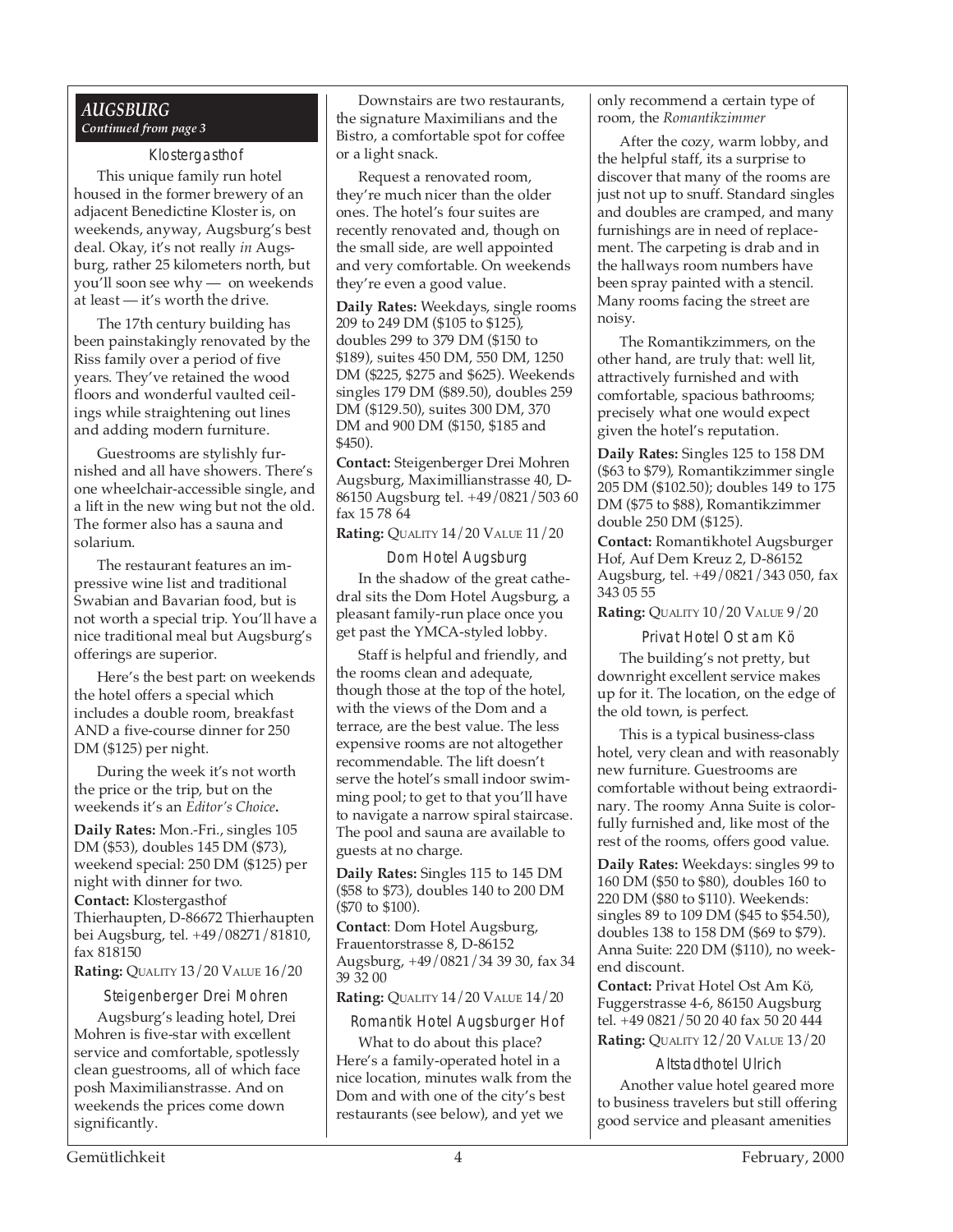is the nicely renovated 32-room Ulrich, with modern, clean, comfortable rooms. There are no suites and few frills, but it's very friendly.

**Daily Rates:** Weekdays: singles 140 DM (\$70) doubles 190 DM (\$95). Weekends: singles 110 DM (\$55) doubles 170 DM (\$85).

**Contact:** Altstadthotel Ulrich, Kapuzinergasse 6, 86150 Augsburg, tel. 0821/34 61 0, fax 0821/346 1346 **Rating:** QUALITY 15/20 VALUE 14/20

#### **Sustenance**

You can tell a lot about a city from its food, and Augsburg's cuisine is a wonderful fusion of Bavarian and Swabian, with a surprising variety of seafood offerings. Of course, fresh game is also a local favorite, but each of the city's fine restaurants has its own interpretation of "Augsburg dining."

Die Ecke



The most delightful of these interpretations is that of Restaurant Die Ecke. If you were to shake me awake in the middle of the night and demand a definition of *gemütlichkeit* I'd describe this restaurant. From outside it's not much to look at, but inside the work of local artists graces the walls and the ambiance is so cozy and warm we were immediately won over. Lowceilinged and wood furnished, the decor is soft, glowing and welcoming. Fresh flowers are scattered throughout and in summer there is seating in the back garden. Service is exquisite.

Reservations are essential and it's common for customers to arrive at 7 ish and stay 'til 11-ish. We spent a recent evening there determined to sample as many as we could of the restaurant's outstanding dishes. Encouraged in our quest by Die Ecke's manager, Joseph Mack, we warmed up with two kinds of warm, yeasty, freshly baked bread and glasses of Tuscan wine from an extensive list.

What followed was so sensational and so remarkable, and we ate so much that...well, let's just say I've got a tailoring bill for Herr Mack.

 We began with a simple beef consommé with veal strudel — a ravioli-like phenomenon — while discussing the house specialty, game. "We have our own land, so most of the game we serve is specifically hunted for us by family or friends," said Herr Mack.

His personal interpretation of Augsburg cuisine includes such appetizers as tuna carpaccio; exquisite, thinly-sliced raw tuna served with wasabi (fiery Japanese horseradish); and Chinese cabbage over a bed of glass noodles (24 DM/\$12). A more traditional German offering is home-cured salmon with miniature potato puffs and crème fraîche (22/ \$11 DM).

Main courses are fresh game when available, such as rare roasted venison fillet with fresh juniper berries, Brussels sprouts and *Spätzle*  $(49 \text{ DM}/\$25)$ ; or what I couldn't get enough of, poached heavenly beef fillet, tender enough to cut with a spoon, with mixed crushed peppercorns in a simple red wine sauce, served with polenta, sugar glazed winter vegetables including snow peas, sliced beetroot, a ratatouille and perfectly steamed broccoli.

For dessert, I secretly lusted after the chocolate ravioli with mascarpone and marzipan filling, but Herr Mack insisted I try the house specialty, *Apfelkuchle*; deep-fried, thinlysliced golden apples dusted with cinnamon sugar and served with walnut ice cream and freshly whipped cream. As I staggered out, barely able to carry my notebook, I made a foggy mental note to have my trousers let out, and to recommend Die Ecke as an *Editor's Choice*.

You'll spend about \$23 to \$43 per person, without beverages. Die Ecke, Elias-Holl-Platz 2, tel. +49/ 0821/510 600

#### Feinkost Kahn

Next to the city market, in a 60s building that should be arrested for architectural crimes, is Feinkost Kahn, a restaurant which fills several culinary bills. On the ground floor is the bistro, where light snacks and salads can be had in a hurry. A lunch here will cost no more than 30 DM (\$15) and allows one to graze the finest olives, cheeses, and fresh seafood such as poached salmon, fish roulades and other light, tasty and healthy snacks.

One floor above is the Cafe, which we ignored to get to the restaurant yet another floor up. Though the atmosphere is a turn-off, the service is all it should be and the food is fabulous. The professoriallooking proprietor, Herr Kahn, runs around the place with boundless energy, fussing over customers.

The menu, while featuring traditional Bavarian and Swabian specialties, offers a number of light, fresh Mediterranean dishes.

The daily menu began with a sensational carpaccio of Bavarian beef, so tender I could have used a paper fork. It had a marvelous peppery crunch and came with extravirgin olive oil, flakes of freshly grated Parmesan cheese and a scoop of salmon caviar. This was followed by a divine tomato-carrot-cream soup topped with fresh dill and then a fresh fish roulade in a light cream sauce served on a bed of broad egg noodles. The main course was riesling-steamed, corn-fed chicken breast with fennel-flavored fresh vegetables and a dollop of a rich onion mousse.

The daily fixed price six-course menu ranges from 60 to 85 DM (\$30- \$43) at both lunch and dinner. You may also order individual items from the fixed-price menu; the carrottomato soup was 8 DM (\$4), the carpaccio 18 DM (\$9) and the chicken dish 32 DM (\$16).

Feinkost Kahn, Annastrasse 16 tel. 0821/31 20 30, closed Sundays and holidays

Restaurant Augsburger Hof Entering the Augsburger Hof, whose interior somehow manages to look like an Alpine cottage in the middle of the city, I took a deep sniff and instantly thought: Home. "We specialize in Grandma's recipes cooked to perfection," claims Chef Fassl and he seems to have got it

*Continued on page 6…*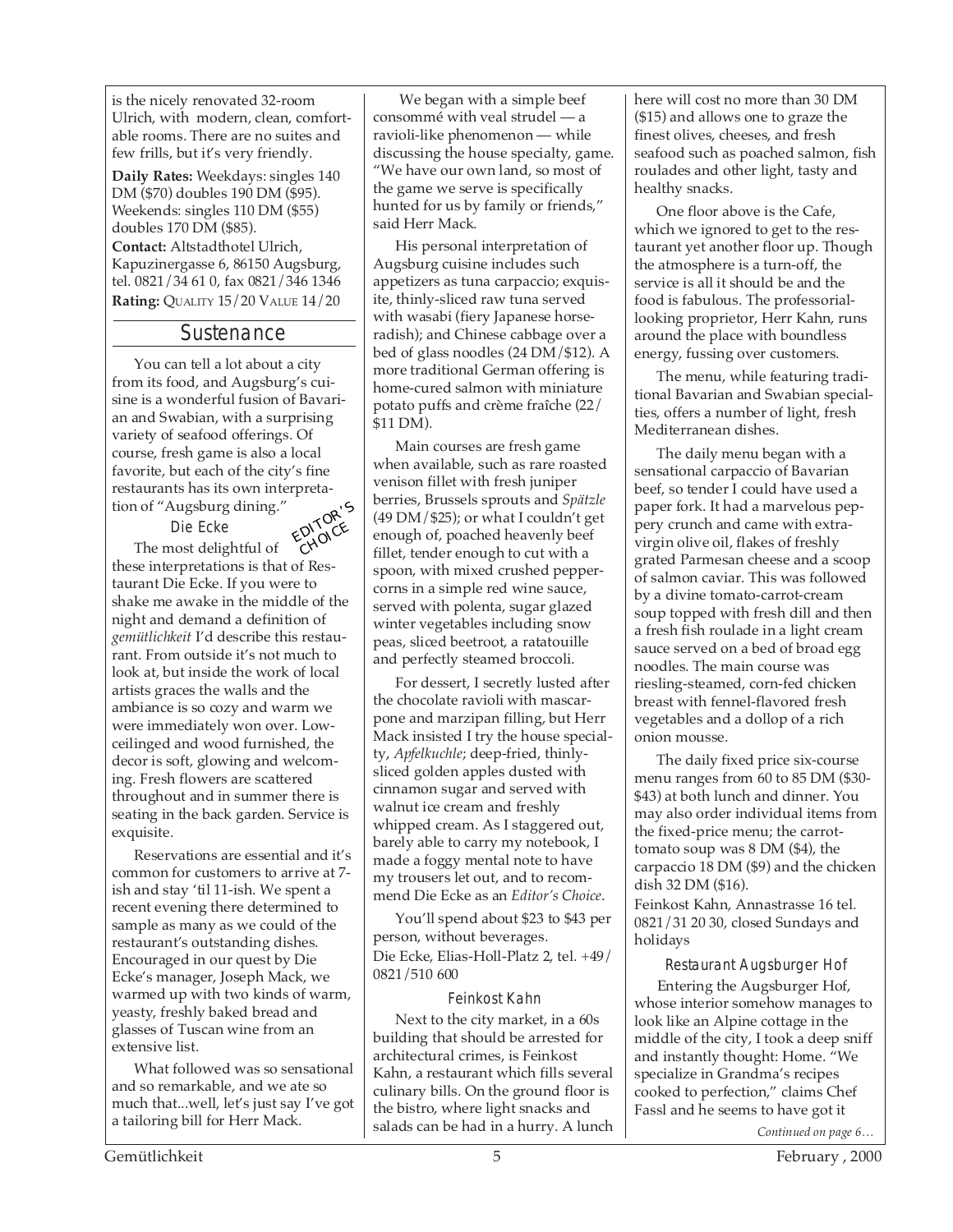#### *AUGSBURG Continued from page 5*

right — the place seems always packed.

Take the 90 DM (\$45) "romantic menu." It includes guinea fowl roulade with fresh truffle and mango, a fresh seafood stew with tomato and fresh basil, and pan-fried venison medallions with fresh mushrooms. An unusual dessert is red wine ice cream served with fresh figs.

No less appealing is the daily menu (60 DM/\$30), which when we visited, featured a terrine of pike perch on cucumber, savory duck consomme with a liver *Strudel*, and venison dumplings in a luscious cream sauce followed by semolina cream with cherry ragout.

A la carte highlights include *Schwäbische Festtagesuppe*, a savory broth with sliced *Maultaschen* dumplings (9 DM/\$4.50) and several veal dishes ranging from poached veal slices with apple horseradish sauce, boiled potatoes and spinach to, so they tell me, braised calf cheek in Madeira sauce.

Romantikhotel Augsburger Hof, Auf dem Kreuz 2 Telephone: 0821/343 050

#### Stadtmarkt Augsburg

Augsburg's market, is one of southern Germany's finest, with all the gourmet offerings of a big-city market but without the bustle, pushiness and cost. It's a wonderful place to local-watch and a perfect inexpensive, delicious lunch stop. Try the Viktualien Halle for a picnic fit for royalty. Here are at least half a dozen cheese stands, several Greek and Mediterranean vegetable and specialty stands, and a stunning array of salads, pickled vegetables, smoked fish and a variety of cold meats. Against the back wall you'll find Mexican, Thai, Vietnamese and Greek specialties, plus a wine bar.

#### Fuggereistube

This cozy bistro offers plain old Swabian specialties cooked well and for not a lot of money. It's more comfortable in winter than in summer and service is iffy and sometimes a little snappy. But the food, while not excellent, is truly authentic, family-style Swabian with little pretense, and you're likely to be the only tourists in the place. If you're up for a simple meat dish with a nice glass of wine, Fuggereistube is worth considering. There's always a vegetarian main course offered and the special when I last went was a Swabian mixed plate: *Maultaschen* (Swabian ravioli), *Schupfnudeln*, *krautkrapfen*, *Käsespätzle*, *Fleischküchle*, *Rostbraten* and *Schwammerl*, all 50 DM (\$25) for two. It's right next to the north gate of the Fuggerei. Fuggereistube, Jakobstrasse 26, tel. 3 08 70, closed Monday

Cafe Bei Den Barfüssern After an afternoon of walking cobblestone streets, it's good to get away from the noise of the traffic. Perhaps you don't want the full "German experience," just a good cup of coffee, maybe a sandwich, quiche or soup in a pleasant atmosphere. This charming cafe is the answer. Outside it looks dire — a small, dark graffiti-covered entrance — but walk through the gate and down the steps, and you're in another world. Alongside a burbling sparkling-clear canal you can order a nice Quiche Lorraine (4.2 DM/\$2.10), homemade cakes and pastries (3 to 8 DM/\$1.50-\$4), soups and salads (3 to 8 DM/\$1.50-\$7), and very good coffee and tea. Sit in the garden or inside among the wood beams and brick.

Cafe Bei Den Barfüssern, Kanalstrasse 2, tel. 15 93 08

#### Ristorante Da Francesco

I asked Herr Mack from Die Ecke what was his favorite place — outside his own restaurant — to bring a date. He was unequivocal: Ristorante Da Francesco. "A wonderful, familyrun place" he said, "and absolutely authentically Italian." Indeed it is, with the entire family standing by to help — Poppa and one son in the kitchen, cranking out about 50 kinds of fresh, homemade pasta daily, Momma at the cash register and the other son acting as the waiter. It's simply a wonderfully traditional Italian restaurant with reasonable prices and specialties from Calabria

and throughout Italy. Pasta dishes are the way to go here, with specials that change daily. Main courses are priced from 15 to 27 DM (\$8-\$14). Ristorante da Francesco, Bäckergasse 22, tel. 0821/51 65 47 岡



#### **Used Services of EurAide**

Your newsletter has been a joy to read all as well as a great help to my husband and me during our travels.

In fact, I wanted to write to say a special thank you for your issue on Munich (Sept. '99). My husband and I were there for 10 days the first week of December and had a wonderful vacation, much of it due to your newsletter's assistance. We had excellent accommodations thanks to **EurAide**. Mr. Wissenberg and his staff were very helpful, choosing for us a small, lovely, very German B&B hotel near the train station.

The train passes we purchased through *Gemütlichkeit* also served us well. We found it wonderful to have our same hotel waiting for us at the end of each day. With the pass, we hopped on and off trains at will and had no winter travel worries even though we visited snowy Salzburg and Mittenwald, as well as Regensburg, Nürnberg, and Rothenburg ob der Tauber. Munich was also a joy with the recommendations in your article; the Christmas Markt, Viktualienmarkt and Nymphenburg Palace were highlights of our stay.

RACHEL DUKE SCOTTSDALE AZ

*(Ed. Note: EurAide offices are located in the Munich Hauptbahnhof and in the Berlin Zoologischer Gardens station.)*

#### **Great Hotel, Bad Experience**

Your readers should know of our experience at **Schlosshotel Chastè,** Scuol-Tarasp, a member of Relais & Chateaux and located in Switzerland's Engadine valley. It is owned and operated by Daniela and Rudi Pazeller. You recommended it a few years back.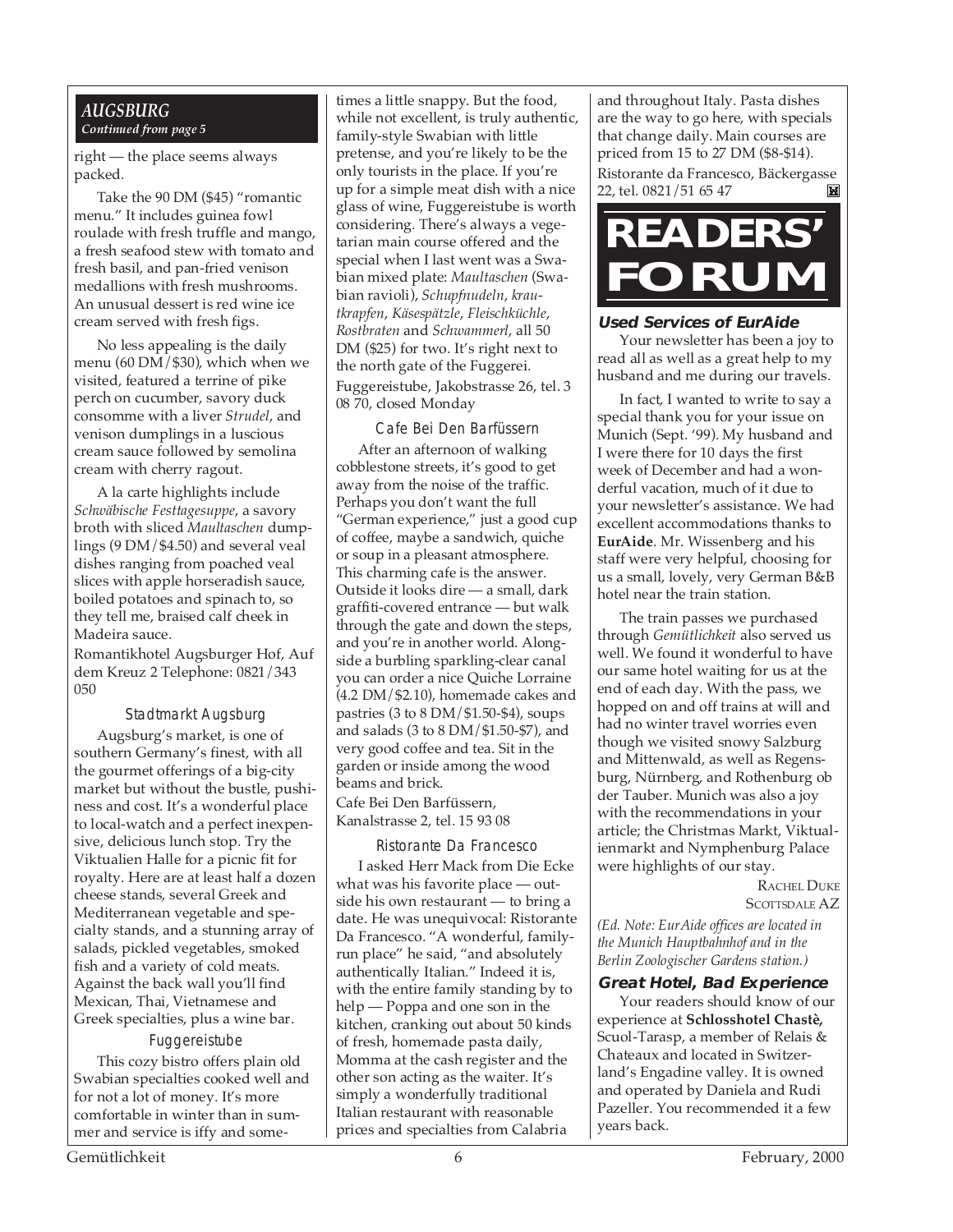Made reservations for seven nights for wife and myself via fax. Arrived on time for week's visit. On third night discovered we had to be in Zürich one day earlier than planned. At dinner that evening we told Daniela about our change in plans. There was no response, no comment. On departure day, we noticed our bill showed charges for seven nights, even though we were there six. We asked Rudi if Daniela had told him about change in plans. "Yes," he said. "But we have to charge for seven nights because we have no one else to take your room."

When we departed we were near the end of that season and the hotel was a few days away from closing. There were two other guests there when we left. We asked Rudi why Daniela did not tell us about their policy when we told her of our change in plans. And we asked why it was not mentioned in hotel literature or in any of the faxes we received when we made inquiries and reservations. We did not receive a reasonable, rational, logical response to our questions.

We submitted our grievance to Swiss hotel mediation, and they ruled in favor of the hotel.

During our visits to Switzerland over the past 20 years, often for stays of several weeks, we've never before been charged for a room we did not occupy. And, we have, on occasion, made changes in our itinerary.

Lesson learned: ask when making reservations about hotel policy if there is a possibility of a change in your plans.

> ROGER TYNDALL FERNANDINA BEACH FL

#### **The Voice of Authority**

Re the Munich Brown House controversy. There was only one "Braunes Haus," formerly the Palais Barlow, at 45 Briennerstrasse, adjacent to the Königsplatz, which was the headquarters of the NSAPD from 1931 until the end of the war. It was in this building that Hitler, Goebbels, Goering, Himmler, and other party functionaries had their offices. Hitler's office was on the first floor,

sparsely furnished, with, I believe, a painting of Frederick the Great behind his desk, a painting of the battlefield in Flanders where Hitler was wounded (and won the Iron Cross), and a bust of Mussolini. This building, badly damaged during bombing raids, was destroyed by order of the Bavarian State government in 1951 or '52 as were all buildings like the Berghof (Berchtesgaden) so they would not become memorials or monuments to the Nazi Party or its leaders, especially Hitler.

I don't recall what is on the site now but I will be in Munich next week and I'll take a look.

The Gibbens are correct and the building they refer to was the headquarters, local, of the Brown Shirts. It was also the "party store" where one could buy uniforms, accessories, badges, flags, and such.

I am, however, mistaken in my report about the Hofbräuhaus. It was slightly damaged by fire but, for the most part, survived in its original and present day form. And it was used often by Hitler. The Italian restaurant **Osteria** was one of his favorites and I believe the table he favored is still there.

I'm not surprised that locals who work in the building the Howsers mention report that it was Hitler's office. Not many Germans know beans from bananas about the 1933- 45 history of their own country. Older Müncheners, those now in their 70's, 80's and 90's would probably remember these things but they were not spoken of much or taught after the war until the 60's.

And just to be picky, it is Feldherrnhalle, not Felderherrnhalle; the former translated to "General's Hall" but is usually given a now archaic meaning "Gentlemen's Hall" and the latter would be "Crop Man's Hall," a word that does not exist.

Remember Baron Munchhausen, the comic character of the 30's, whose famous line was, "Vas you dere, Scharlie?" Vell, I vas dere Scharlie, before dese dings vas destroyed.

> **BOB GILLESPIE** LAKE BLUFF IL

### **Europe Travel Briefs**

■ Subscribers Tom and Gina Crisp **operate an annual guided trip to Germany and Austria which this year includes Oberammergau's Passion Play**. The tour headquarters in the southern Bavarian towns of Garmisch-Partenkirchen (5 nights) and Grassau (8 nights). The itinerary includes most of the region's top sights including the **Royal Castles**, the monastery at **Ettal**, the **Wieskirche**, the **Grossglockner** road, Ludwig's lesser-known castle **Herrenchiemsee** on an island in the Chiemsee, a dinner concert at Salzburg's ancient **Peterskeller** restaurant, and time for independent exploring. The price, \$3395 (less \$50 for Gemütlichkeit subscribers), includes roundtrip airfare, all dinners except two, breakfasts, and tickets to the Passion Play as well as all other entrance fees. Contact: Crisp Tours 800-901-8044.

■ **KD River Cruises is offering fare reductions of 20%** for most April cruises and 10% off most October cruises. Phone 800-346-6525 from the eastern U.S. and 800-858-8587 from the west, or browse www.rivercruises.com.

■ Swissair continues to introduce **the Airbus A330 into its transatlantic fleet.** Fly the airbus out of Boston, Chicago, Newark, and Washington Dulles. All three classes of service have upgraded seating with adjustable headrests with swivel ears, lumbar support, leg rests and individual audio and visual screens.

Buy a 14-day advance purchase apex ticket with a Mastercard and a companion flies free through April 30. Through April 13, roundtrip fares range from \$348 to \$558. Under *Gemütlichkeit's* fare reduction program, subscribers purchasing tickets (more than \$450) directly from Swissair qualify for \$25 to \$600 discounts, depending on ticket cost and class of service. Phone 800-521-6722 (press 2) for more info or bookings can be made through Swissair at 800-238- 0399.M